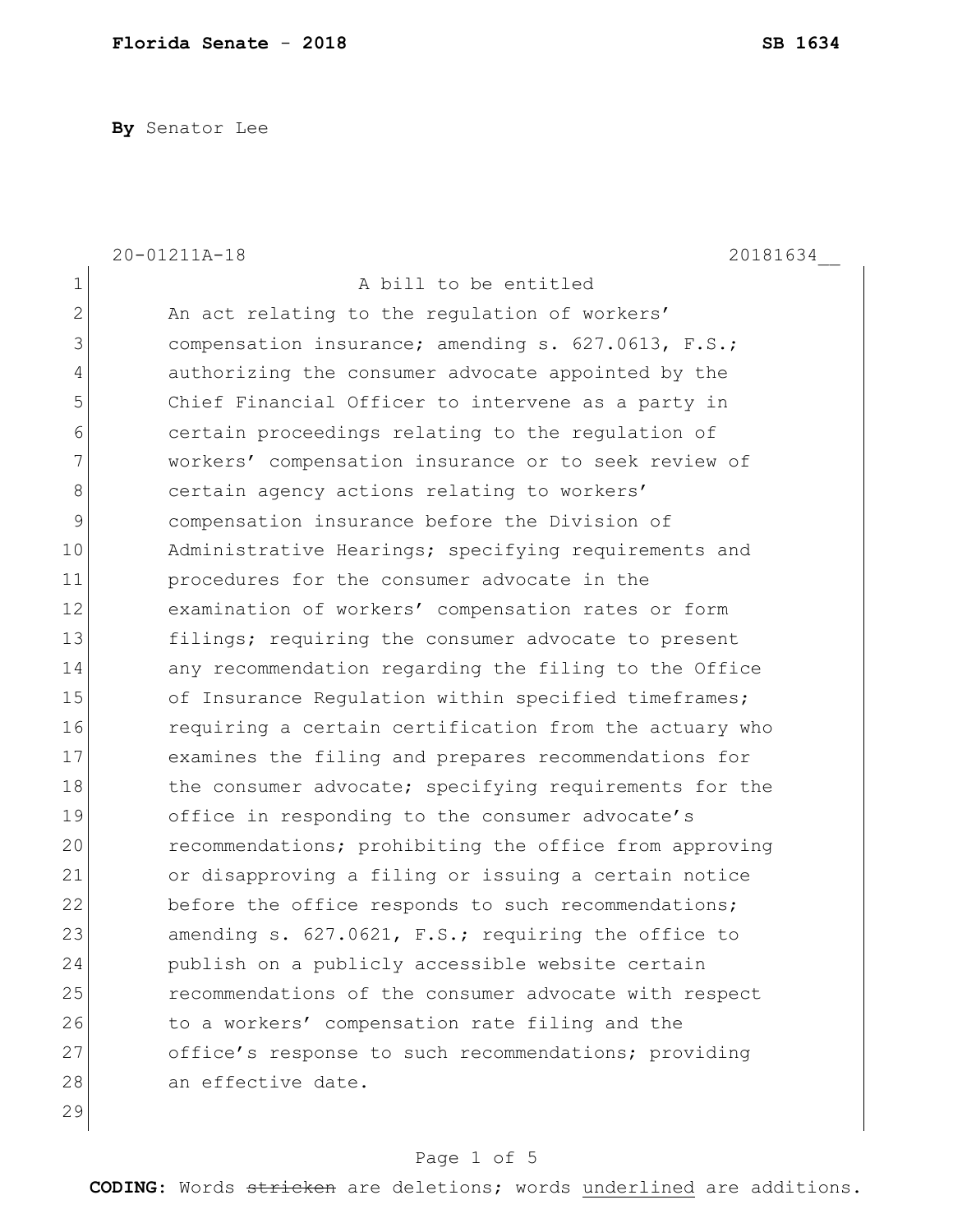|    | 20-01211A-18<br>20181634                                           |  |  |  |  |  |  |  |  |
|----|--------------------------------------------------------------------|--|--|--|--|--|--|--|--|
| 30 | Be It Enacted by the Legislature of the State of Florida:          |  |  |  |  |  |  |  |  |
| 31 |                                                                    |  |  |  |  |  |  |  |  |
| 32 | Section 1. Present subsection (4) of section 627.0613,             |  |  |  |  |  |  |  |  |
| 33 | Florida Statutes, is redesignated as subsection $(5)$ , a new      |  |  |  |  |  |  |  |  |
| 34 | subsection $(4)$ is added to that section, and subsection $(3)$ of |  |  |  |  |  |  |  |  |
| 35 | that section is republished, to read:                              |  |  |  |  |  |  |  |  |
| 36 | 627.0613 Consumer advocate. The Chief Financial Officer            |  |  |  |  |  |  |  |  |
| 37 | must appoint a consumer advocate who must represent the general    |  |  |  |  |  |  |  |  |
| 38 | public of the state before the department and the office. The      |  |  |  |  |  |  |  |  |
| 39 | consumer advocate must report directly to the Chief Financial      |  |  |  |  |  |  |  |  |
| 40 | Officer, but is not otherwise under the authority of the           |  |  |  |  |  |  |  |  |
| 41 | department or of any employee of the department. The consumer      |  |  |  |  |  |  |  |  |
| 42 | advocate has such powers as are necessary to carry out the         |  |  |  |  |  |  |  |  |
| 43 | duties of the office of consumer advocate, including, but not      |  |  |  |  |  |  |  |  |
| 44 | limited to, the powers to:                                         |  |  |  |  |  |  |  |  |
| 45 | (3) Examine rate and form filings submitted to the office,         |  |  |  |  |  |  |  |  |
| 46 | hire consultants as necessary to aid in the review process, and    |  |  |  |  |  |  |  |  |
| 47 | recommend to the department or office any position deemed by the   |  |  |  |  |  |  |  |  |
| 48 | consumer advocate to be in the public interest.                    |  |  |  |  |  |  |  |  |
| 49 | (4) Intervene as a party in any proceeding or action before        |  |  |  |  |  |  |  |  |
| 50 | the department or office relating to the regulation of workers'    |  |  |  |  |  |  |  |  |
| 51 | compensation insurance; seek review before the Division of         |  |  |  |  |  |  |  |  |
| 52 | Administrative Hearings of any agency action relating to           |  |  |  |  |  |  |  |  |
| 53 | workers' compensation insurance arising out of any proceeding or   |  |  |  |  |  |  |  |  |
| 54 | action before the department or office in which the consumer       |  |  |  |  |  |  |  |  |
| 55 | advocate appeared as a party; or intervene as a party in any       |  |  |  |  |  |  |  |  |
| 56 | proceeding before the Division of Administrative Hearings          |  |  |  |  |  |  |  |  |
| 57 | relating to the regulation of workers' compensation insurance      |  |  |  |  |  |  |  |  |
| 58 | under the jurisdiction of the department or office.                |  |  |  |  |  |  |  |  |
|    |                                                                    |  |  |  |  |  |  |  |  |

# Page 2 of 5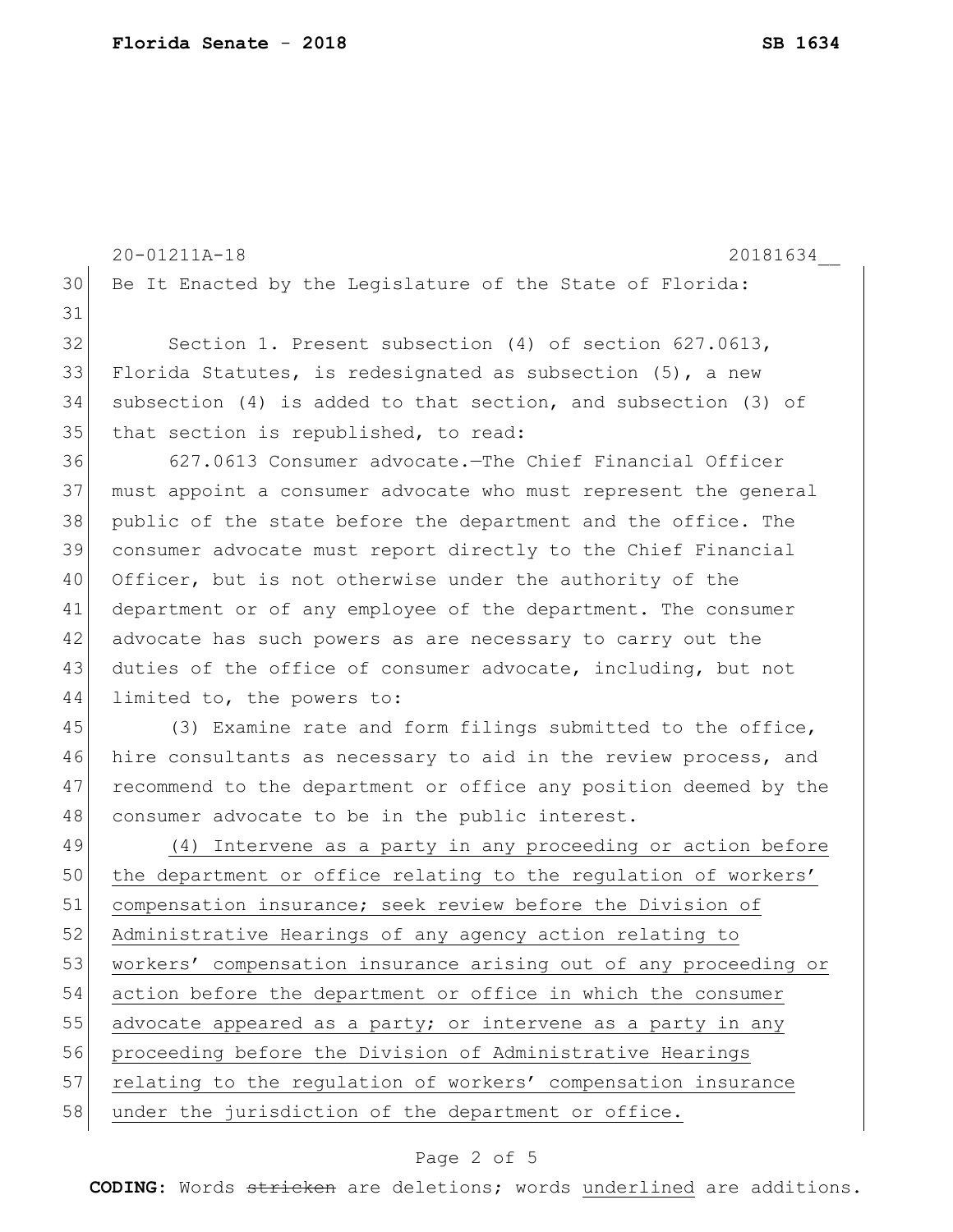|    | 20-01211A-18<br>20181634                                         |  |  |  |  |  |  |  |  |  |
|----|------------------------------------------------------------------|--|--|--|--|--|--|--|--|--|
| 59 | (a) If the consumer advocate intends to examine a workers'       |  |  |  |  |  |  |  |  |  |
| 60 | compensation rate or form filing, the consumer advocate must     |  |  |  |  |  |  |  |  |  |
| 61 | notify the office within 14 days after the date the filing is    |  |  |  |  |  |  |  |  |  |
| 62 | made.                                                            |  |  |  |  |  |  |  |  |  |
| 63 | (b) If the consumer advocate determines that additional          |  |  |  |  |  |  |  |  |  |
| 64 | information relating to the filing is needed in order to         |  |  |  |  |  |  |  |  |  |
| 65 | complete an examination, the consumer advocate may submit a      |  |  |  |  |  |  |  |  |  |
| 66 | demand for the additional information to the insurer within 21   |  |  |  |  |  |  |  |  |  |
| 67 | days after the date the filing was made. The consumer advocate   |  |  |  |  |  |  |  |  |  |
| 68 | shall provide a copy of the demand to the office at the same     |  |  |  |  |  |  |  |  |  |
| 69 | time that the demand is sent to the insurer. The insurer shall   |  |  |  |  |  |  |  |  |  |
| 70 | provide the additional information relating to the filing to the |  |  |  |  |  |  |  |  |  |
| 71 | consumer advocate and the office within 15 days after receipt of |  |  |  |  |  |  |  |  |  |
| 72 | a demand from the consumer advocate.                             |  |  |  |  |  |  |  |  |  |
| 73 | (c) The consumer advocate shall present any recommendation       |  |  |  |  |  |  |  |  |  |
| 74 | regarding the filing to the office:                              |  |  |  |  |  |  |  |  |  |
| 75 | 1. Within 21 days after the date a filing was made, if no        |  |  |  |  |  |  |  |  |  |
| 76 | additional information is requested from the insurer.            |  |  |  |  |  |  |  |  |  |
| 77 | 2. Within 15 days after the receipt of additional                |  |  |  |  |  |  |  |  |  |
| 78 | information requested.                                           |  |  |  |  |  |  |  |  |  |
| 79 | (d) The actuary who examines the filing and prepares the         |  |  |  |  |  |  |  |  |  |
| 80 | recommendations for the consumer advocate must certify that,     |  |  |  |  |  |  |  |  |  |
| 81 | based on the actuary's knowledge, his or her recommendations are |  |  |  |  |  |  |  |  |  |
| 82 | consistent with accepted actuarial principles.                   |  |  |  |  |  |  |  |  |  |
| 83 | (e) The office shall respond in writing to the consumer          |  |  |  |  |  |  |  |  |  |
| 84 | advocate by accepting or rejecting each recommendation. If the   |  |  |  |  |  |  |  |  |  |
| 85 | consumer advocate submits recommendations on a filing that is    |  |  |  |  |  |  |  |  |  |
| 86 | the subject of a public hearing by the office, the office must   |  |  |  |  |  |  |  |  |  |
| 87 | specifically respond in writing to each recommendation and       |  |  |  |  |  |  |  |  |  |

# Page 3 of 5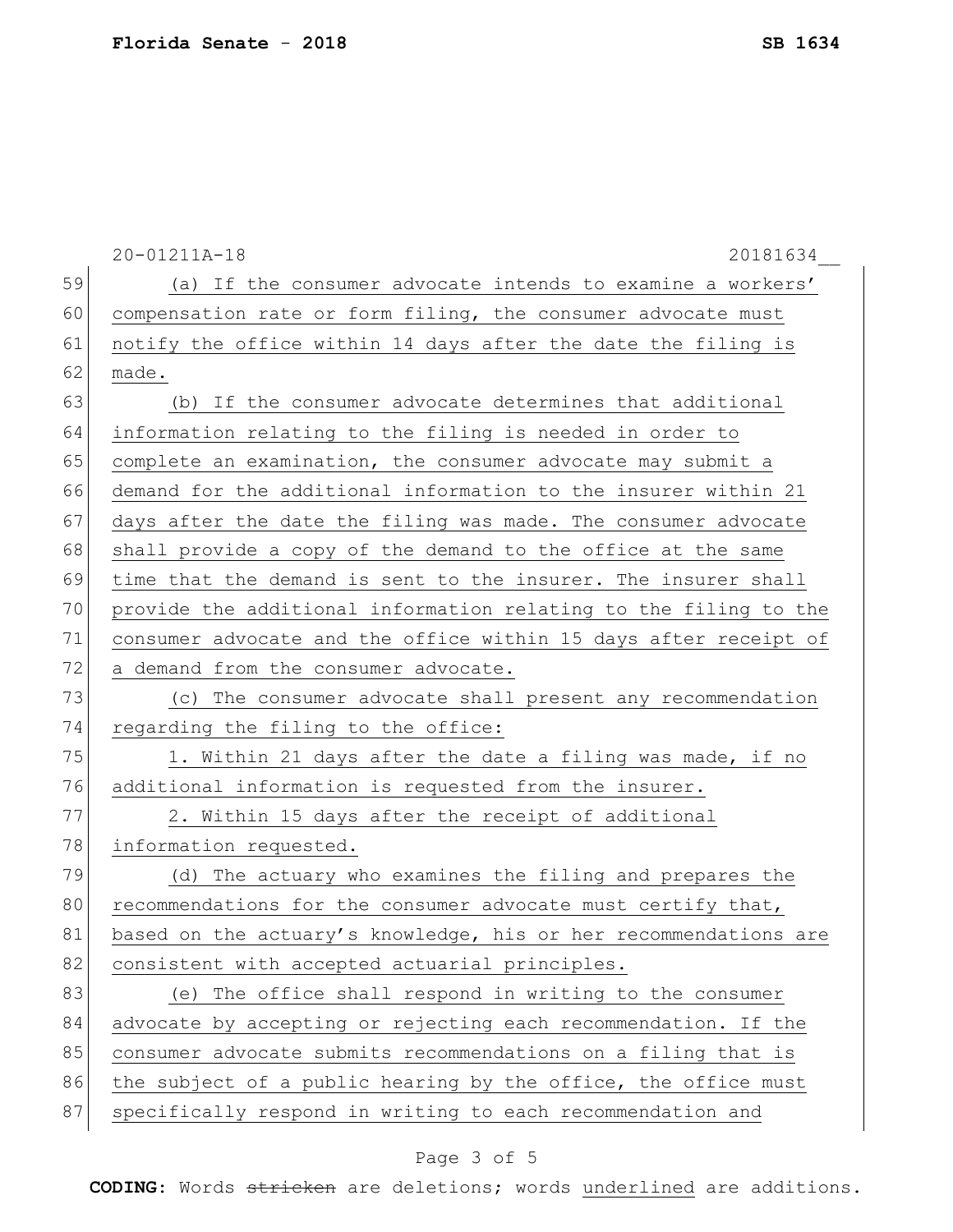|     | 20-01211A-18<br>20181634                                        |  |  |  |  |  |  |  |  |
|-----|-----------------------------------------------------------------|--|--|--|--|--|--|--|--|
| 88  | specifically state its reasons for accepting or rejecting each  |  |  |  |  |  |  |  |  |
| 89  | recommendation. If the office issues an order approving or      |  |  |  |  |  |  |  |  |
| 90  | disapproving a filing, the response of the office to the        |  |  |  |  |  |  |  |  |
| 91  | consumer advocate's recommendations must be included in the     |  |  |  |  |  |  |  |  |
| 92  | order.                                                          |  |  |  |  |  |  |  |  |
| 93  | (f) The office may not approve or disapprove a filing, or       |  |  |  |  |  |  |  |  |
| 94  | issue a notice of intent to approve or notice of intent to      |  |  |  |  |  |  |  |  |
| 95  | disapprove the filing, before the office responds to the        |  |  |  |  |  |  |  |  |
| 96  | recommendations of the consumer advocate.                       |  |  |  |  |  |  |  |  |
| 97  | Section 2. Paragraph (c) is added to subsection (2) of          |  |  |  |  |  |  |  |  |
| 98  | section 627.0621, Florida Statutes, and subsection (1) of that  |  |  |  |  |  |  |  |  |
| 99  | section is republished, to read:                                |  |  |  |  |  |  |  |  |
| 100 | 627.0621 Transparency in rate regulation.-                      |  |  |  |  |  |  |  |  |
| 101 | (1) DEFINITIONS. - As used in this section, the term:           |  |  |  |  |  |  |  |  |
| 102 | (a) "Rate filing" means any original or amended rate            |  |  |  |  |  |  |  |  |
| 103 | residential property insurance filing.                          |  |  |  |  |  |  |  |  |
| 104 | (b) "Recommendation" means any proposed, preliminary, or        |  |  |  |  |  |  |  |  |
| 105 | final recommendation from an office actuary reviewing a rate    |  |  |  |  |  |  |  |  |
| 106 | filing with respect to the issue of approval or disapproval of  |  |  |  |  |  |  |  |  |
| 107 | the rate filing or with respect to rate indications that the    |  |  |  |  |  |  |  |  |
| 108 | office would consider acceptable.                               |  |  |  |  |  |  |  |  |
| 109 | (2) WEBSITE FOR PUBLIC ACCESS TO RATE FILING INFORMATION.-      |  |  |  |  |  |  |  |  |
| 110 | (c) With respect to any workers' compensation rate filing,      |  |  |  |  |  |  |  |  |
| 111 | the office shall publish on a publicly accessible website the   |  |  |  |  |  |  |  |  |
| 112 | recommendations of the consumer advocate with regard to changes |  |  |  |  |  |  |  |  |
| 113 | requested by the insurer in rates, rating schedules, rating     |  |  |  |  |  |  |  |  |
| 114 | manuals, premium credits, discount schedules, or surcharge      |  |  |  |  |  |  |  |  |
| 115 | schedules, and the response of the office to the                |  |  |  |  |  |  |  |  |
| 116 | recommendations.                                                |  |  |  |  |  |  |  |  |
|     |                                                                 |  |  |  |  |  |  |  |  |

# Page 4 of 5